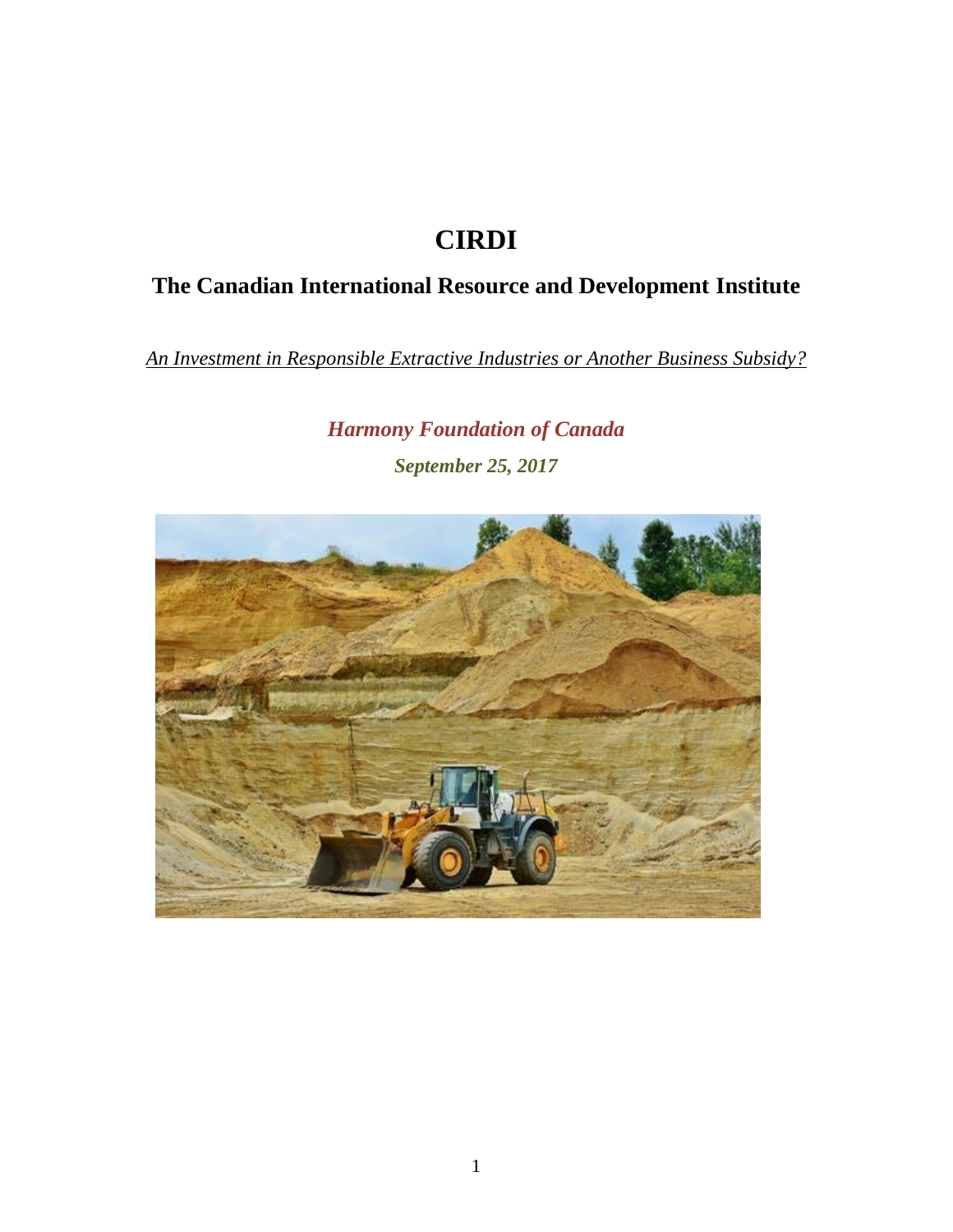## Canadian International Resource and Development Institute (CIRDI) *Investment in Responsible Extractive Industries or Another Business Subsidy?* **Executive Summary**

CIRDI was created in 2013 "to strengthen" the capacity of developing countries "to govern and manage their natural resources for the benefit of their people".<sup>1</sup> With close to  $$40$ million dollars in government funding to autumn 2017 the authors believe the Institute has strayed far from its mandate. Rather than assisting and encouraging Canadian extractive industries to improve their social development, environment and human rights practices to benefit the people of developing countries (as intended) the primary beneficiaries have been the companies themselves. While enjoying more or less complete domination of the Institute's Board of Directors and Advisory Council, industry's financial contributions to the Institute has been negligible let alone investment in communities affected by their resource development practices. At the same time, government's decision to redirect humanitarian aid, traditionally delivered through NGOs, to subsidize industry to meet its own corporate social responsibilities is flawed. Less money is reaching those in need, and corporations and universities have proven to be less effective in delivering aid than NGOs because they often use these funds to serve their own purposes.

This paper addresses some important questions. Is CIRDI respecting its mission and meeting its goals? Is it providing good value to taxpayers? Is it as transparent, collaborative and useful as it needs to be to justify its future? Is its relationship appropriately independent from undue industry influence? Why have other stakeholders been squeezed out of CIRDI's leadership? The paper also evaluates CIRDI's governance and projects against its stated goals and objectives.

Finally, this paper makes recommendations whose implementation would help CIRDI restore its intended mission, establish balanced leadership and better serve taxpayers and affected communities in developing countries. If the purpose truly is inclusiveness, sustainability, human rights, transparency and independence, then the Institute needs to reset its leadership, governance and programming, otherwise the authors recommend that CIRDI be closed.

 $\overline{\phantom{a}}$ 

Harmony Foundation September 25, 2017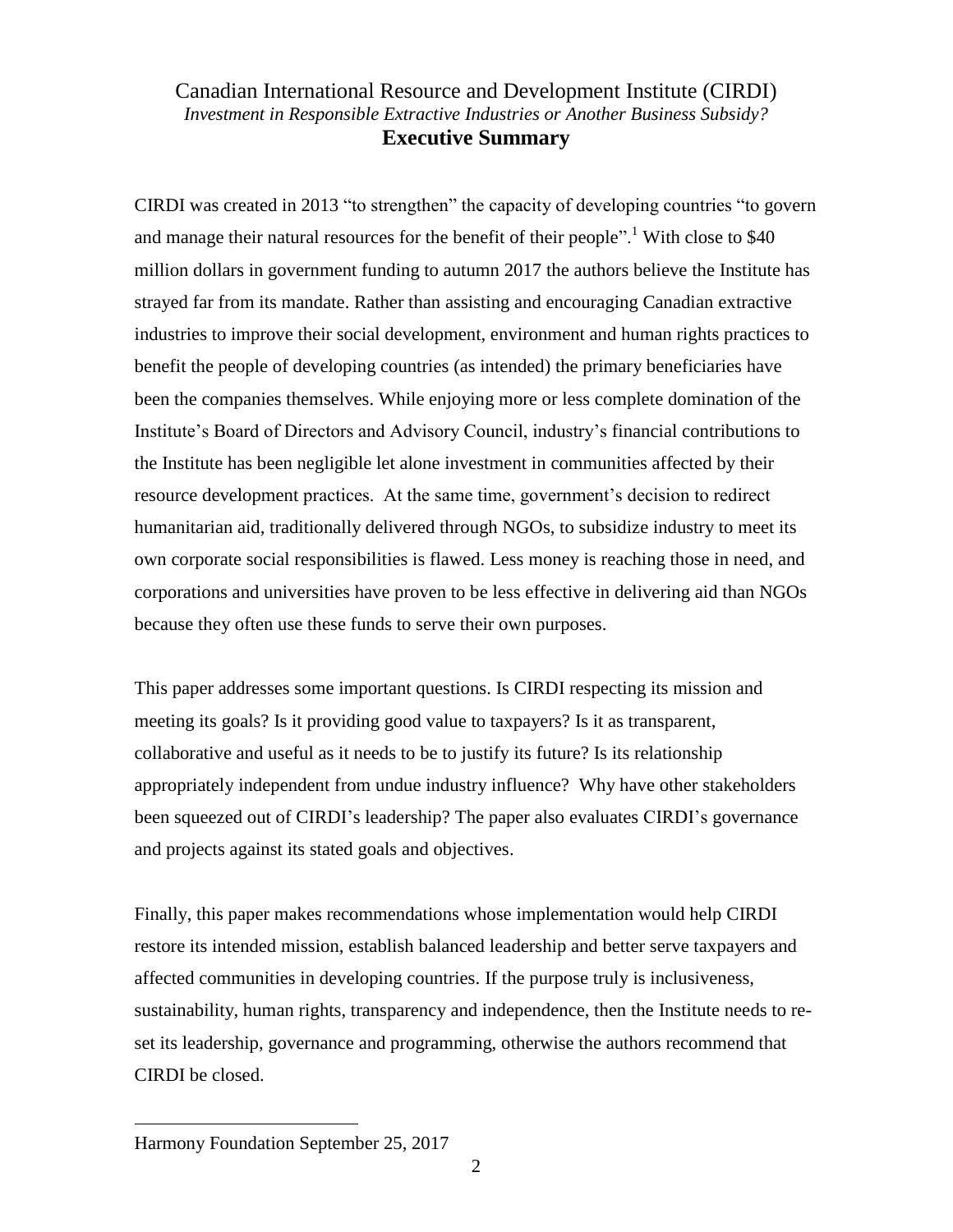## **The Canadian International Resource and Development Institute**  *An Investment in Responsible Extractive Industries or Another Business Subsidy?*

 *Prepared by the Harmony Foundation of Canada* 



The Canadian International Resource and Development Institute (CIRDI) was created in 2013 "to strengthen" the capacity of developing countries "to govern and manage their natural resources for the benefit of their people".<sup>2</sup> With close to \$40 million dollars in government funding to date, it's important to ask: is CIRDI respecting its mission

and meeting its goals? Is it providing good value to taxpayers? Is it as transparent, collaborative and useful as it needs to be to justify its future? Is its relationship appropriately independent from undue industry influence? The following review of CIRDI's governance and projects evaluates the Institute's practices against its stated goals, particularly whether it's primarily benefitting the people of developing countries as intended or Canada's extractive industries.

## **Background**

CIRDI was founded as a coalition of the University of British Columbia (UBC), Simon Fraser University (SFU) and École Polytechnique de Montréal (EPM), with the unified aim to provide advice and research towards improving extractive industry practices in developing countries. The Institute was established in 2013 under a five-year \$24.6 million contribution agreement with Global Affairs Canada (GAC, then the Department of Foreign Affairs, Trade and Development). Early in 2017 the agreement was extended to July 2019 in acknowledgement of a "forecasted shortfall of coalition and partner in-kind contributions".<sup>3</sup> After the initial funding period, CIRDI was intended to sustain itself on contributions from the coalition of partners and industry; so far that has not happened, and there is little to suggest CIRDI will meet this goal by 2019.

Subsequently CIRDI received, beyond the initial \$24.6 million contribution, additional funding from GAC for specific projects, such as \$15 million to support the Ethiopian

<sup>&</sup>lt;sup>2</sup> "Who We Are." *CIRDI*. Web. 4 Aug. 2017.

<sup>&</sup>lt;sup>3</sup> "Who We Are."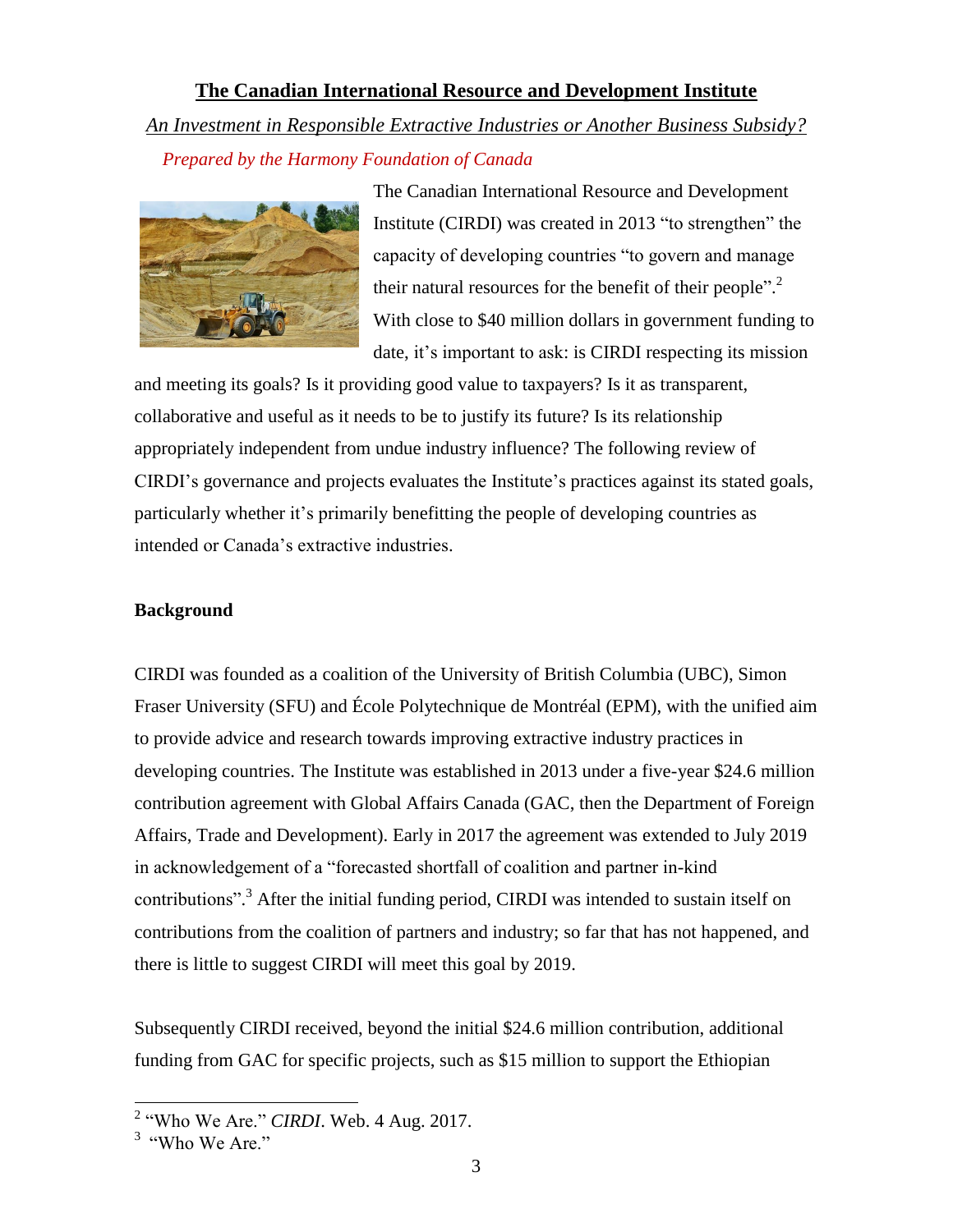Ministry of Mines, bringing the total contribution by Canadian taxpayers to at least \$40 million so far. According to its website, CIRDI has only received approximately CAD\$470,000<sup>4</sup> from industry, coalition partners and international development organisations, far less than anticipated. Already, this raises questions about the Institute's dependency on GAC and ultimately its sustainability. With only two years remaining on its agreement and little growth in industry support, it's fair to ask if CIRDI will be another self-perpetuating program dependent on ongoing public support.

Readers are reminded that much of this GAC funding previously was used to meet Canada's international obligations on poverty alleviation, social and economic development, human rights and environmental protection largely through the work of civil society organizations. A review of CIRDI's projects (see below), indicates that the Institute's funds are being used to subsidize business in meeting their social and environmental responsibilities. There are legitimate questions about the appropriateness of using public funds in this way. One also wonders why programs that support business are held to a lower standard, receiving ongoing funding regardless of performance. On the other hand, civil society organizations, which are typically much more efficient in the use of resources and more independent of political influence, must commit programs to future self-reliance as part of their government funding agreements.

### **Values**

 $\overline{\phantom{a}}$ 

According to the CIRDI website, the values upon which the Institute operates are "*Respect and Inclusiveness*, *Sustainable Development*, *Human Rights, Gender Equality and Indigenous Rights*, *Integrity and Transparency*, and *Independence*." 5

CIRDI's values are in the right place, it is our belief that Canadians want our companies to operate at the highest level at home and abroad, to the standards the Institute espouses. However, we question the efficacy of CIRDI or any other non-regulatory agency ensuring the extractive sector adopts these values of transparency, honesty and accountability in its economic, social and environmental practices. While the Institute can advocate for and

<sup>4</sup> "Funding." *CIRDI*. Web. 4 Aug. 2017.

<sup>5</sup> "Vision, Mission, Values." *CIRDI*. Web. 4 Aug. 2017.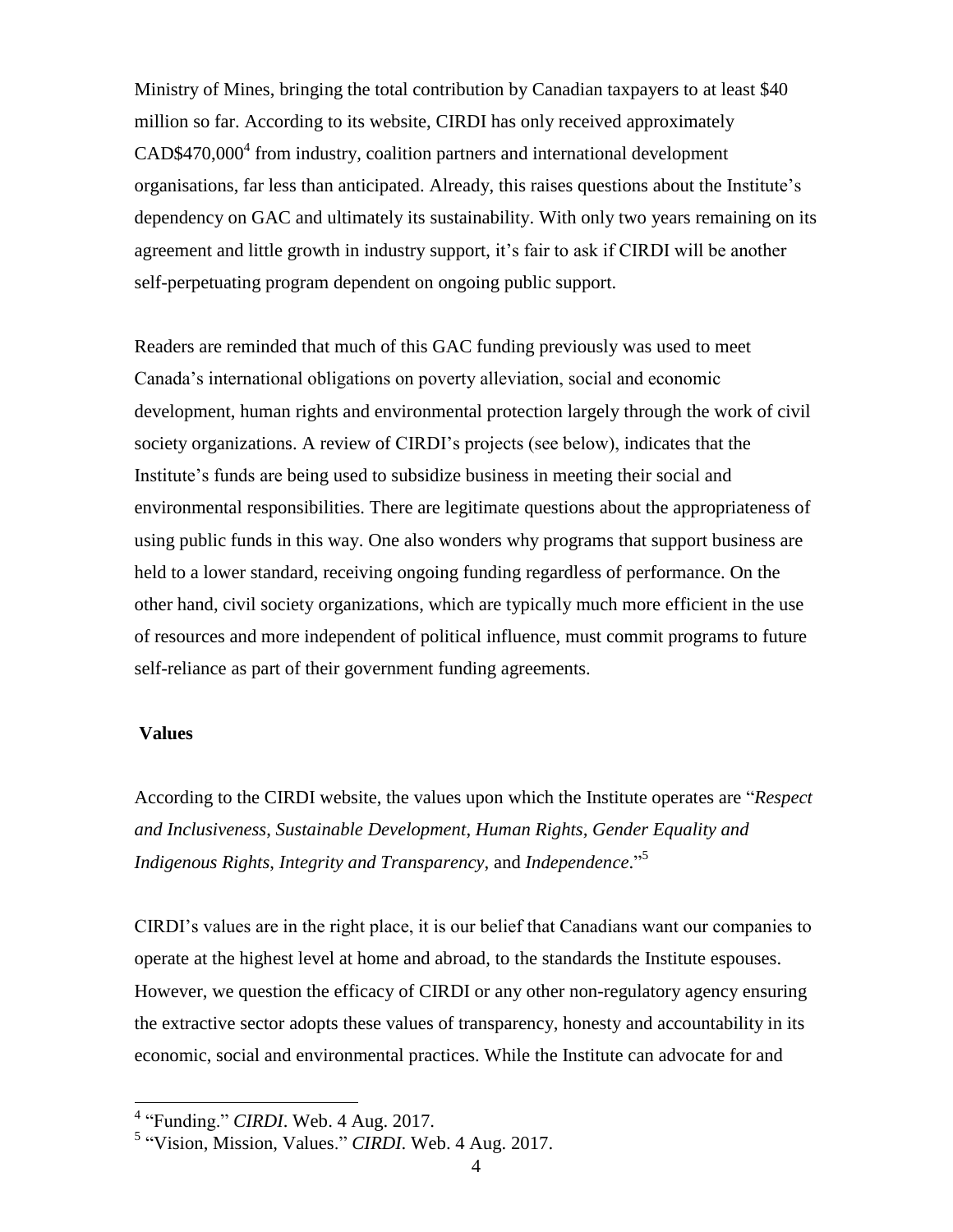model improved practices, only government can require and enforce higher standards. Self-enforcement has failed.

Canadian mining companies such as Goldcorp, Teck Resources, Barrick Gold, and HudBay Minerals have been repeatedly cited for harm done to the communities, workers and environments for which they are responsible.<sup>6</sup> Disasters in Canada, like Imperial Metals' documented negligence in preventing and responding to the Mount Polley (BC) tailings pond breach,<sup>7</sup> exemplify the risky behaviour of the extractive sector. If such misconduct is common in Canada, what are the prospects for responsible behaviour in countries like Mexico, Ethiopia, Senegal and Ecuador where corruption and lower standards for human rights, worker safety and environmental protection exist? Should Canada require an industry-wide code of conduct to prevent such misconduct in Canada and abroad? Allowing practices damaging to public health, worker safety and the environment to continue damages Canada's opportunities and reputation in those countries harmed and around the world. (*For more on the practices of Canadian mining corporations, please see our paper [Canadian Mining Operations](http://harmonyfdn.ca/?page_id=2277) Around the World: [Respecting People and the Environment.](http://harmonyfdn.ca/?page_id=2277)*) [http://harmonyfdn.ca/?page\\_id=2277](http://harmonyfdn.ca/?page_id=2277)

CIRDI was created to improve the extractive industry's performance, moving industry to do a better job on public engagement, community development and protecting human rights and the environment. Why then is the Institute being used to buy social license for Canadian companies to do business with foreign governments? If promoting industry, especially with foreign governments, has become CIRDI's mission it should be closed if its commitment to its founding principles and the public good are not immediately restored.

Furthermore, if Canada truly wants its extractive industry to uphold the values CIRDI espouses and to achieve improved performance then provincial and federal governments should stop offloading responsibility for sustainability, human rights, gender equality,

l

<sup>6</sup> Moore et al. *In the National Interest? Criminalization of the Land and Environment Defenders in the Americas*. Mining Watch Canada, August 2015.

<sup>7</sup> Chambers, David. *Post-Mount Polley: Tailings Dam Safety in British Columbia.* Mining Watch Canada. March 2016.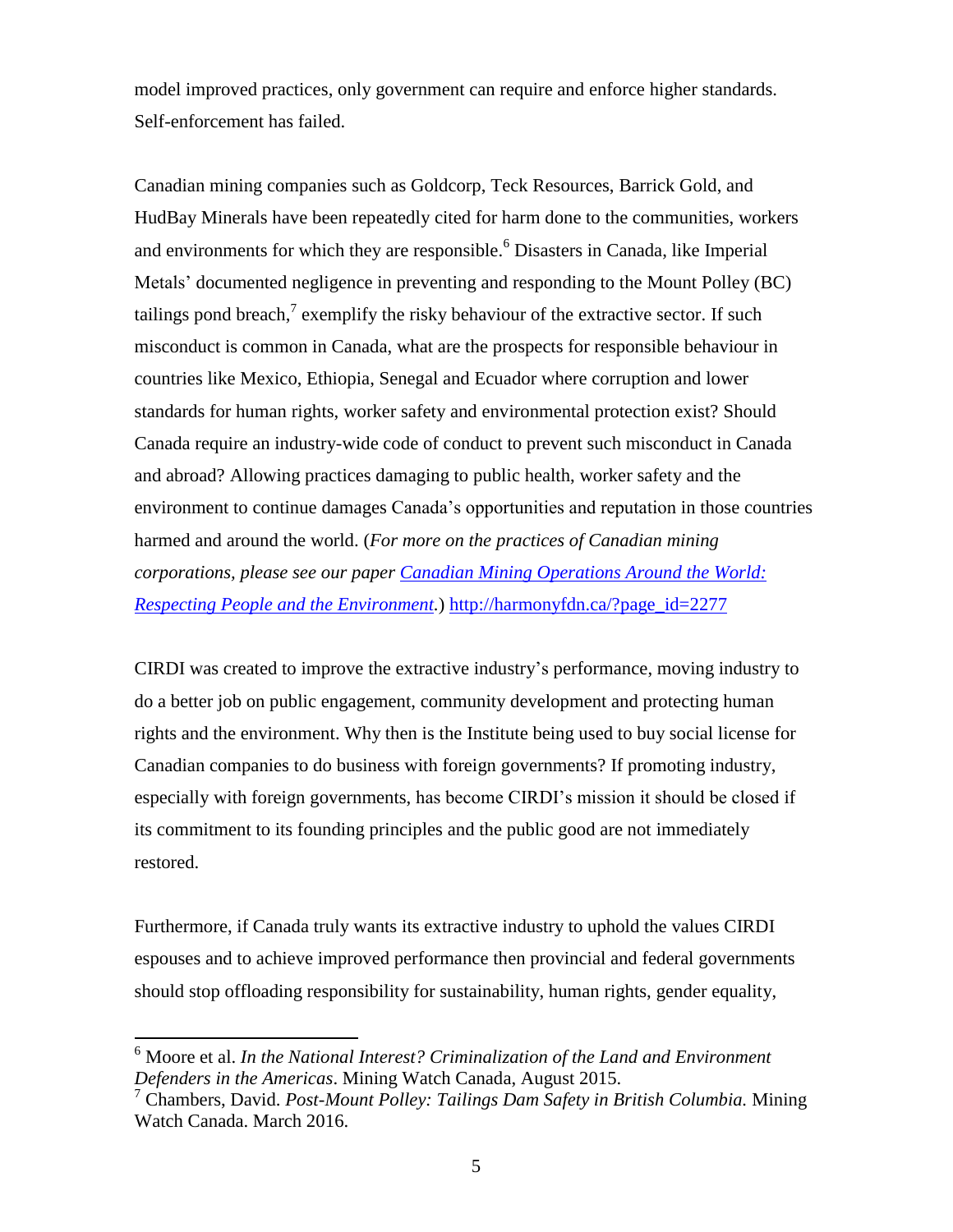public engagement and transparency onto affected communities and local governments. Instead of giving extractive industries a green light for business as usual, government needs to ensure companies meet their social and environmental responsibilities.

## **CIRDI Projects**

CIRDI's website identifies Five Areas of Focus <sup>8</sup>

- 1. Improving public sector governance
- 2. Strengthening integrated resource management
- 3. Transforming artisanal and small-scale mining
- 4. Engaging communities and sharing benefits
- 5. Building capacity through CIRDI training programs

Examining the fourteen CIRDI projects to date, at least ten include some significant aspect of industry expansion, whether through increasing the capacity of "artisanal small-scale mining" operations or preparing local governments to approve more mining operations (governance). Precious little attention has been given to engaging communities and sharing benefits, and certainly not to building the capacity of communities to deal with companies whose practices are negatively impacting them and the environments they depend on.

In an era where there is much talk of multi-stakeholder project design and implementation, where there is a growing interest in actions towards the common good and where neutral platforms are required to make this possible it is exactly the kind of mission the Institute should embody in both its rhetoric and practice.

To the contrary, it's not a stretch to say that mining companies are the biggest beneficiaries in the ramp-up of the extractive sector these projects help bring about, and Canada continues to be complicit in industry's spotty record dealing with the social and environmental consequences of current practices.

We do not doubt the benefits of teaching miners in Ecuador mercury-free gold recovery methods. It's a laudable pursuit that seems to be good for both the miners and the

<sup>&</sup>lt;sup>8</sup> "Who We Are."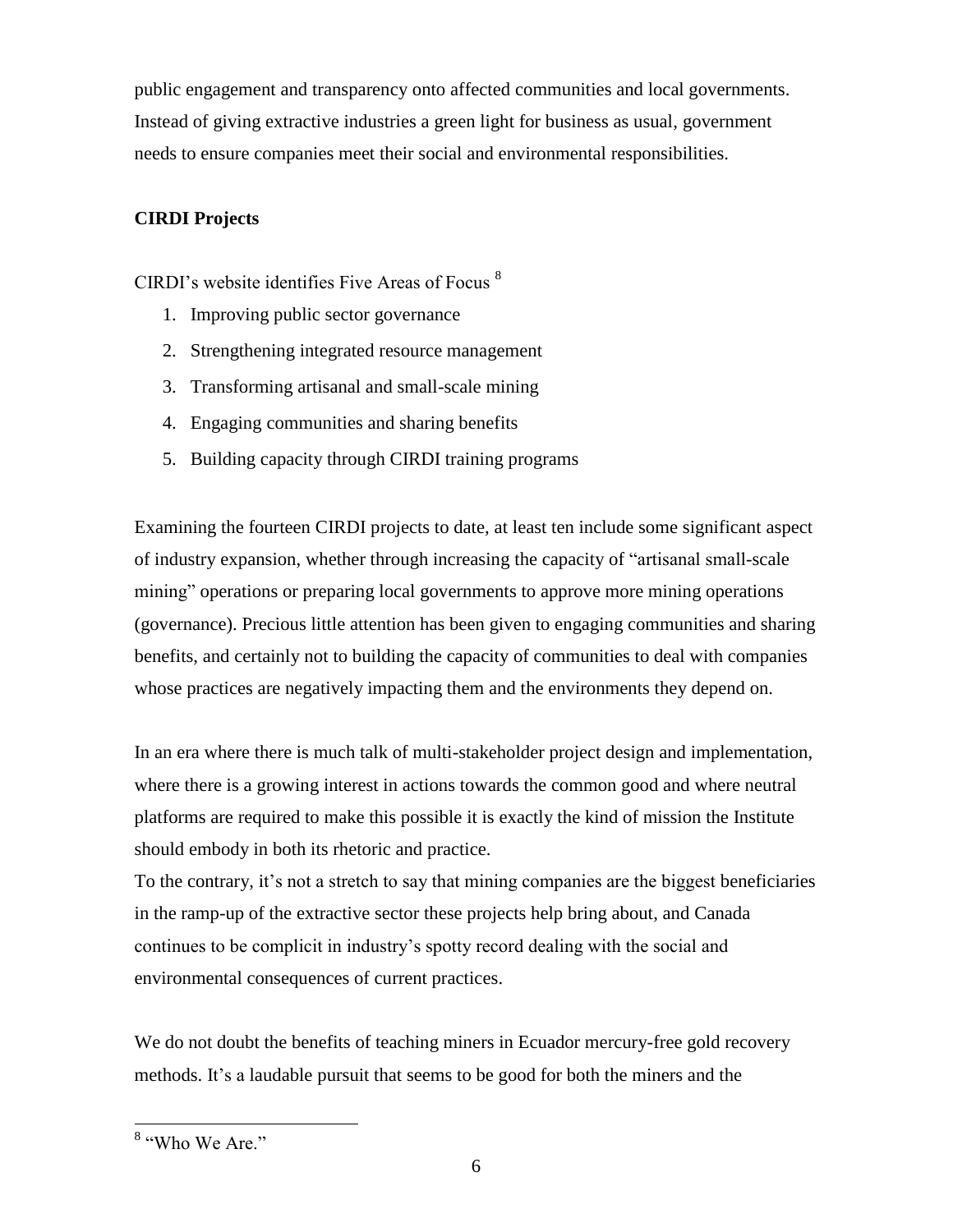environment. But why does it cost \$700,000 to design a training program and host a workshop? It's a lot of money for a small deliverable.

The workshop held in Ecuador should have been measured not only in terms of how much was spent and who participated but also what knowledge was shared, etc. An assessment to evaluate its impact should have been carried out - that's where we really learn what the value of it was. What was the follow-up? What became of the knowledge shared? How was it applied by others? What results were achieved?

Due to the nature of how projects are initiated, through a request for assistance from local governments 9 , the communities that suffer the most at the hands of industry or government corruption are unable to make direct pleas for the Institute's assistance. This same flaw exists in the terms of reference for Canada's Office of the Extractive Sector Corporate Social Responsibility (CSR) Counsellor also created by GAC. As a result, communities that need help to deal with the impacts of Canadian extractive industries are obliged to gain the support of the same companies whose practices they are concerned about in order to gain Canadian assistance.

Take the well-documented case of Marlin Mine in Guatemala as an example, where indigenous Mayans have struggled against Goldcorp for over a decade.<sup>10</sup> The government of Guatemala has been complicit in the environmental desecration and egregious labour conditions. If GAC and CIRDI truly wanted to make the most difference in improving industry standards, they would work directly to support communities against the offenders who operate with impunity, neither held to account in-country or at home.

Yet community focused projects make up only a fraction of the \$22.7 million that CIRDI reports has been spent so far. The two most expensive projects to date, carrying a combined budget of over \$18 million (entirely from GAC), are focussed on supporting the national infrastructure overseeing mining in Ethiopia, Senegal and Burkina Faso. These projects aren't focused on improving human rights or community sustainable development. Instead, they're about growing the extractive industry. Why should the bulk of the

<sup>&</sup>lt;sup>9</sup> "Projects Overview." *CIRDI*. Web. 4 Aug. 2017.

<sup>&</sup>lt;sup>10</sup> Woodin, Hayley. "Goldcorp's Marlin mine: a decade of operations and controversy in Guatemala." *Business in Vancouver*, 4 May. 2015.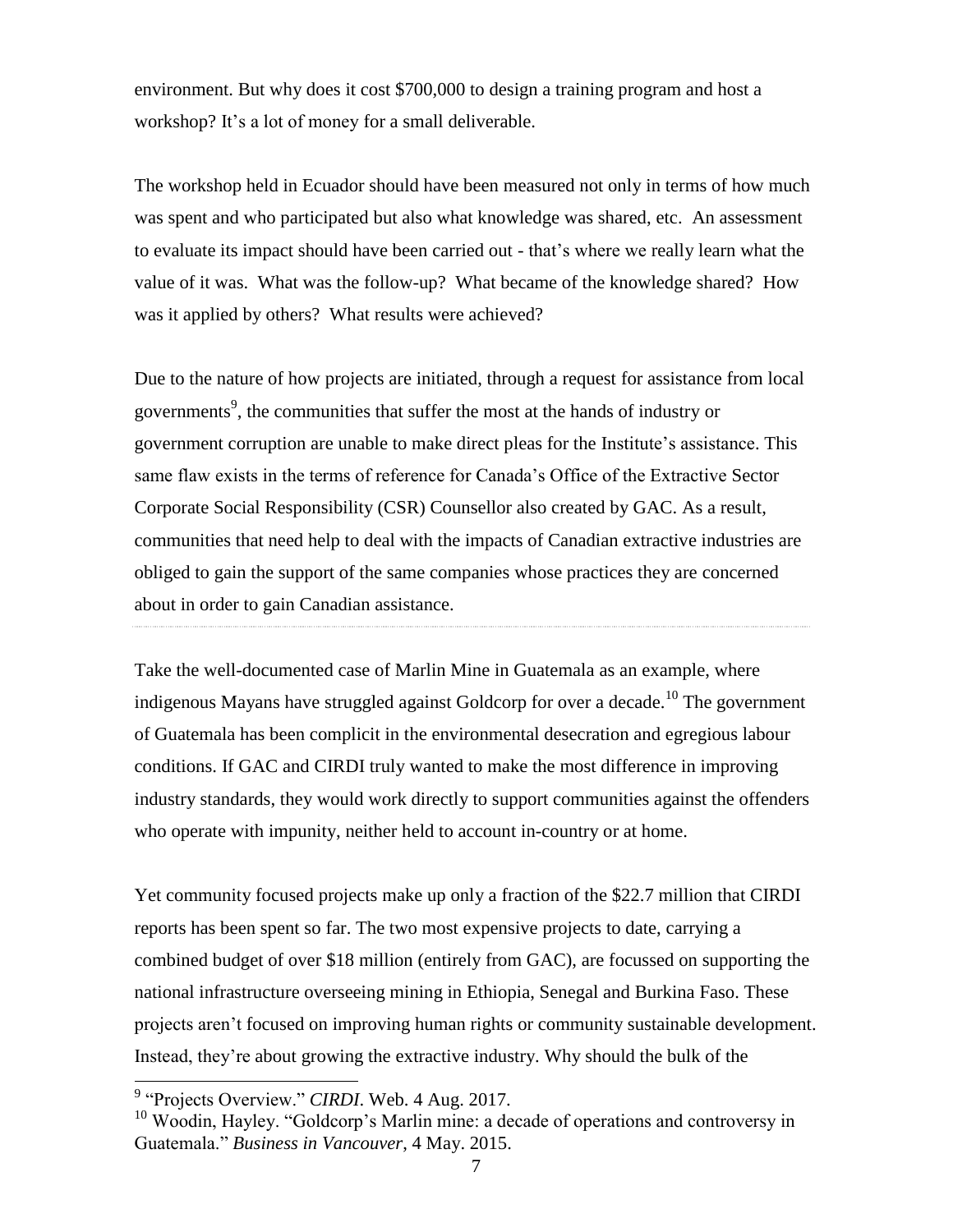international development funds provided by Canadian taxpayers be given to build the capacity of foreign resource ministries, to the benefit of well-financed Canadian corporations? It's worth noting that all projects are in countries with Canadian mining company assets.<sup>11</sup> An overview of all of CIRDI's projects accompanies this review.

Ultimately, many of CIRDI's projects seem as if they are designed to open doors and provide social license for Canadian mining companies, not to reduce poverty, improve workplace or community conditions, or protect the environment. What these projects do, however, is to promote Canadian companies as responsible partners, which they have proven time and time again is not always the case.

The Institute should be focusing on needs that go unaddressed and un-financed by others. Why provide funds (especially public funds) for the kind of projects extractive companies should be implementing through their economic development or strategic social investment plans? The Institute should be financing projects which educate and strengthen communities and prepare them for constructive engagement with mining companies, whether or not it leads to community acceptance, it creates the conditions that properly allows communities to assess projects in light of their own interests. This could benefit everyone - including the companies themselves. Let's take an example…

Colombia has had multiple public consultations recently on whether local communities want mining projects in their regions. The results have been overwhelmingly negative towards the mining sector, ranging from 92-98% against mining projects.

These communities were subjected to cold surveys with little or no advance consultation or reliable information. Alternatively, the result may have been quite different if a 'neutral organization' (let's assume the Institute could play that role) designed a long-term program informing, educating and working with community members to design a development plan that addressed the potential benefits of mining within their overall outlook and projection. The lack of serious public engagement was quite damaging.

 $\overline{\phantom{a}}$ 

<sup>&</sup>lt;sup>11</sup> "Canadian Mining Assets." *Natural Resources Canada*. 11 Apr. 2017. Web. 4 Aug. 2017.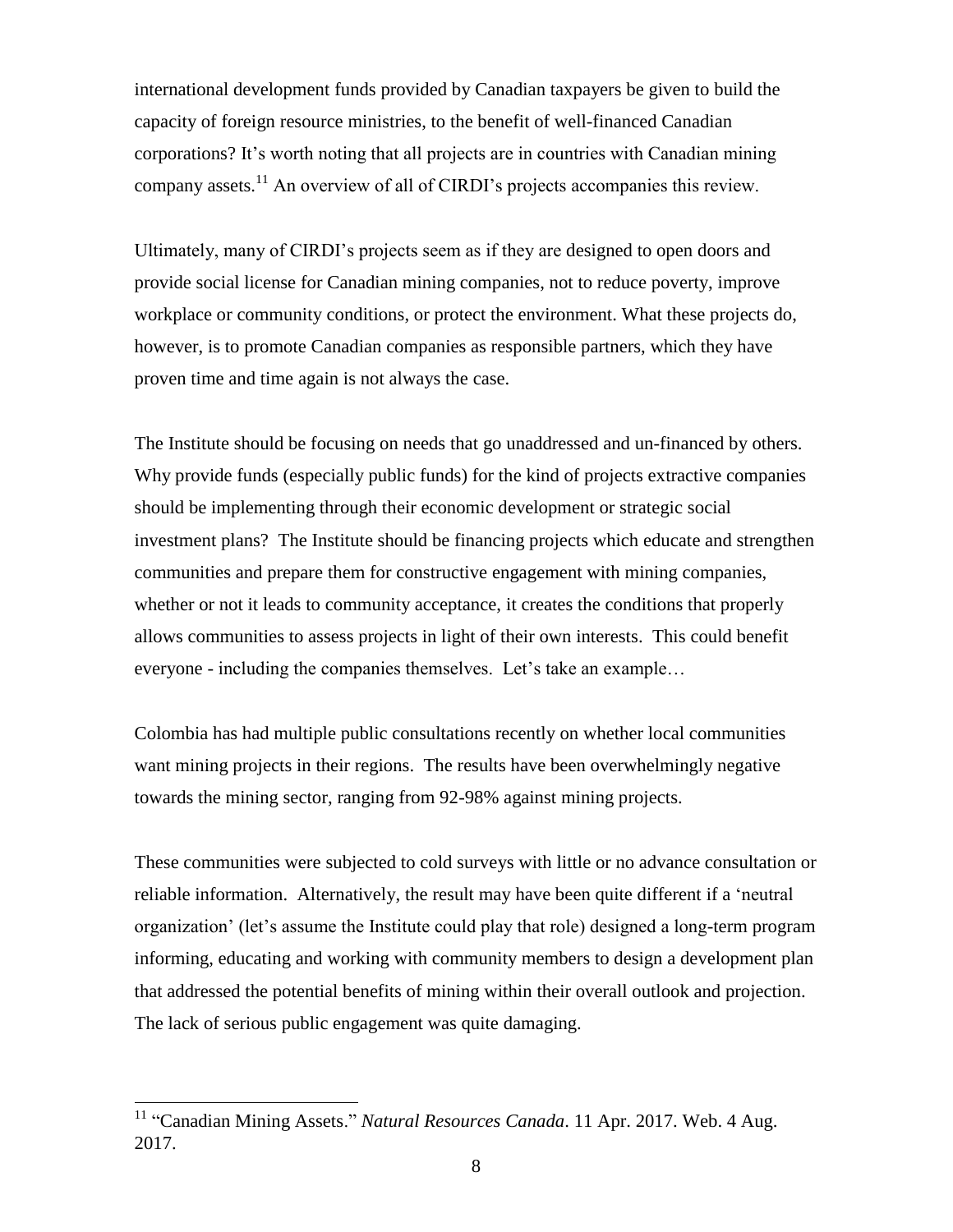### **Governance**

 $\overline{\phantom{a}}$ 

CIRDI's independence is also called into question when examining the Institute's governance. Among the board of directors and advisory council are numerous industry representatives, sometimes bringing attachment to companies with questionable records. At the same time, civil society representatives, already a small minority, have been purged from the Board.

Board member Doug Horswill was the vice president of Environment and Public Affairs at Teck Resources, a company cited for repeatedly polluting the Columbia River.<sup>12 13</sup> Horswill previously chaired the Mining Association of Canada and the Mining Association of British Columbia. Also on the board is Craig Ford, a former executive at Inmet Mining Corporation, one of the companies involved in the Ok Tedi mining disaster.<sup>14</sup> Ford also has served on a number of industry advisory boards. While industry representation is not inherently a problem, the Board decidedly is tilted to its perspective, a situation made more obvious with the elimination of civil society members.

The separate advisory council is made up of ten members, who, to quote the CIRDI website, "participate as individuals rather than as representatives of an organization."<sup>15</sup> However, the rhetoric doesn't square with the reality of the board's industry heavy composition. In a council meant to include "government, industry, academia, NGOs, indigenous communities and international organizations," two members represent mining associations, two serve industry clients (consulting and accounting), and two are from global financing organisations (Inter-American Development Bank and World Bank). The lone NGO representative is RESOLVE, Inc., a conflict resolution organization that itself seems to specialize in paving the way for industry development. Representatives from GAC, Natural Resources Canada and an Indigenous Advocate round off the council. That both the Board and council are dominated by those with professional ties to the mining

<sup>12</sup> "Teck liable for Columbia River clean-up in Washington state, judge rules." *The Globe and Mail*, 15 Dec. 2012.

<sup>13</sup> "Teck Resources confirms chemical spill into Columbia River in B.C." *Global News,* 2 Feb. 2014.

<sup>14</sup> "One of World's Worst Mine Disasters Gets Worse…" *Mining Watch*, 11 Aug. 1999. <sup>15</sup> "Governance." *CIRDI*. Web. 4 Aug. 2017.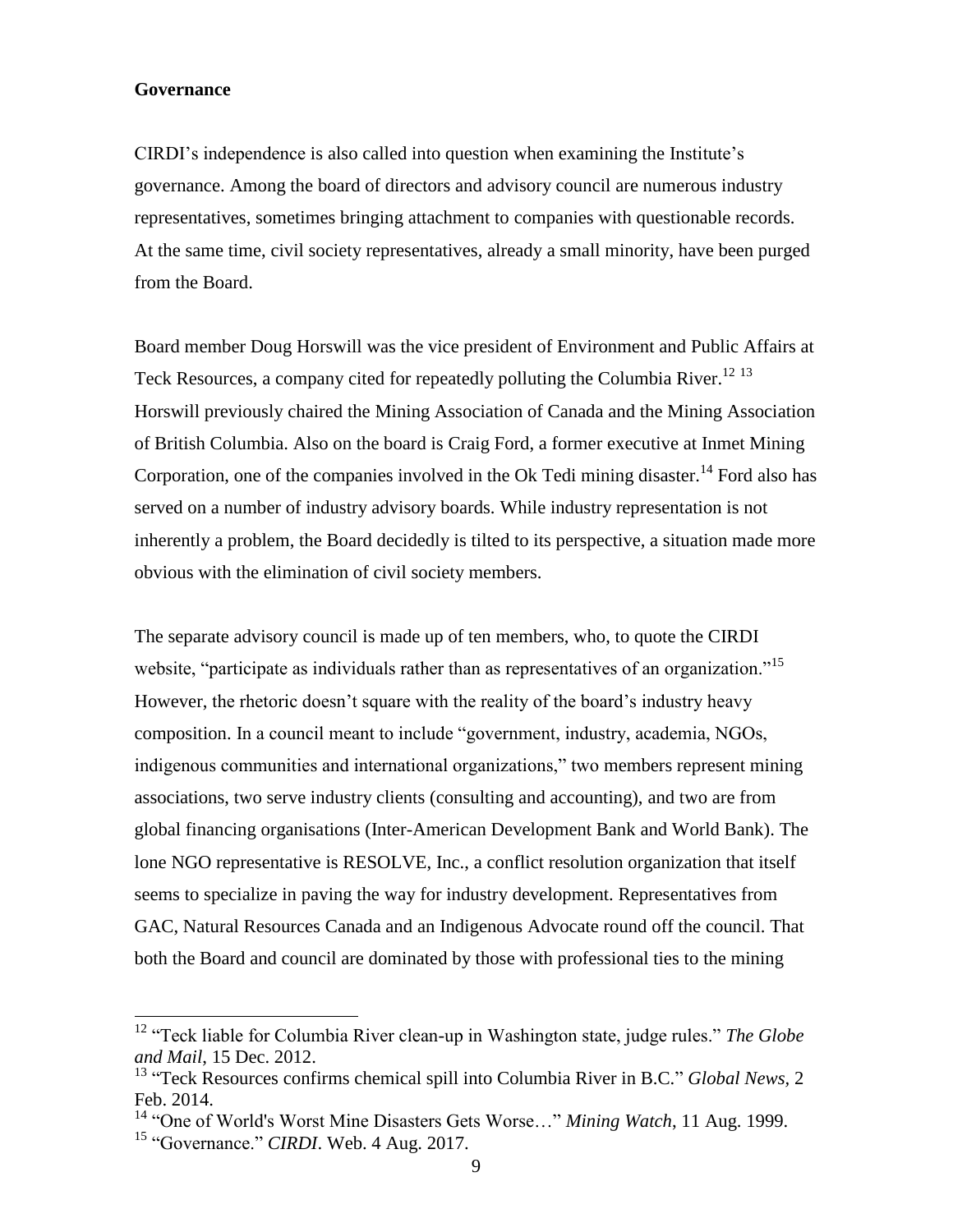industry does not inspire confidence in CIRDI's objectivity or ability to meet its expressed goals, most notably their commitments to integrity and independence.

If Canada and CIRDI are serious about alleviating poverty and improving the human rights, worker safety and environmental practices of the mining industry, they would do well to bring in a more diverse and more objective Board and council. CIRDI could benefit from the expertise of NGOs, human rights and environmental groups, and indigenous communities—those who put first the interests of community stakeholders not shareholders. As an institution meant to provide insights and guidance on governance issues to others, the Institute should be committed itself to model good governance. While certainly the stated intentions of the Institute are noble, the real contributions of the projects to date appear questionable and the model on which they are based is flawed.

Although its proclaimed identity is one driven by "Inclusiveness, Integrity, Independence, Indigenous Rights, etc.", the Institute is better seen as a top-down, bureaucratic, industryserving organization. Rather than focusing on the job and tax benefits mining yields, we should be looking at mining as capital for multi-stakeholder projects focused on realizing the UN's sustainable development goals.

### **Recommendations**

While CIRDI's stated mission expresses noble intentions, it seems that the Institute is failing to fully live up to its core values of inclusiveness, sustainability, human rights, transparency and independence. There is no reason to believe that these things aren't important to CIRDI, but its industry friendly predisposition is undeniable on the board, council and in its projects. Therefore we encourage the university partners and GAC to undertake a review of the Institute's purpose, effectiveness, governance and priorities. If the purpose fundamentally is to promote the Canadian extractive industries abroad, then GAC, CIRDI and the host universities should be honest and make that clear. However, if the purpose truly is inclusiveness, sustainability, human rights, transparency and independence, then the Institute needs to re-set its leadership, governance and programming and the host universities need to ensure that happens.

10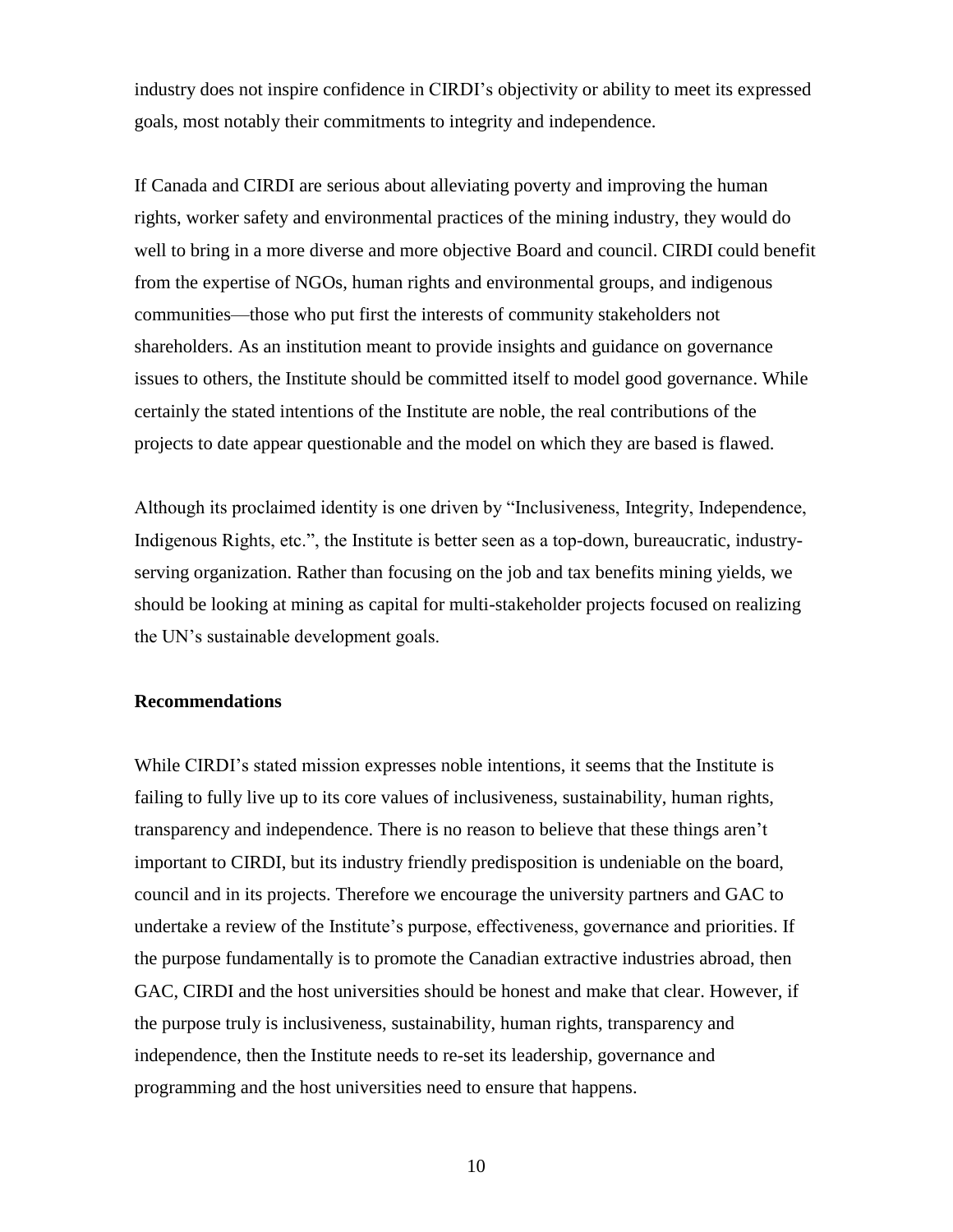We also recommend that CIRDI immediately open its board and advisory council to significant representation of NGOs, in particular, environment, human and indigenous rights advocates. In addition, it will help CIRDI to achieve its goal to include stakeholders from communities that have actually been affected by the current practices of the extractive sector. Civil society groups, meanwhile, bring important on the ground expertise and contacts in the areas of human rights and the environment. Increasing public engagement in governance and all of CIRDI's projects will only help the Institute become more effective and credible force for positive change.

Moreover, we believe that CIRDI must work to secure its financial independence from GAC, as was set out in the Institute's original mandate. After all, Canadian taxpayers should not be expected to foot the bill on an ongoing basis for an Institute assuming responsibilities incumbent on the industry itself. If industry values the work of CIRDI, it needs to step up its financial commitment to the Institute and company efforts to meet corporate social and environmental responsibilities. However, industry funding should not mean that CIRDI serves industry; rather, said funds must be used to benefit the environments, workers and communities impacted by the extractive industries. A recent Harmony Foundation fact-finding trip to Mexico, where Canada has a very significant mining footprint, found a typical industry position that "we provide jobs and pay taxes and the rest is government's responsibility." The relationship between government and industry is so cozy that a recent report on the CSR of Canadian mining companies in Mexico was sponsored by those companies. Does that convey a message of objectivity?

To make impactful changes to the extractive industries it's imperative for Canadian government to put strong regulations in place for Canadian companies abroad and at home, and to stop funding projects that subsidize companies to meet their CSR commitments or gain access to new markets. Buying social license for industry in developing countries should not be the objective of international development funds or academic institutes that should be unreservedly independent.

CIRDI needs to become an arms-length organization that is independent from business. The three host universities need to do a better job to ensure that. While the Institute's projects continue to work to the benefit of Canadian mining corporations, it will be

11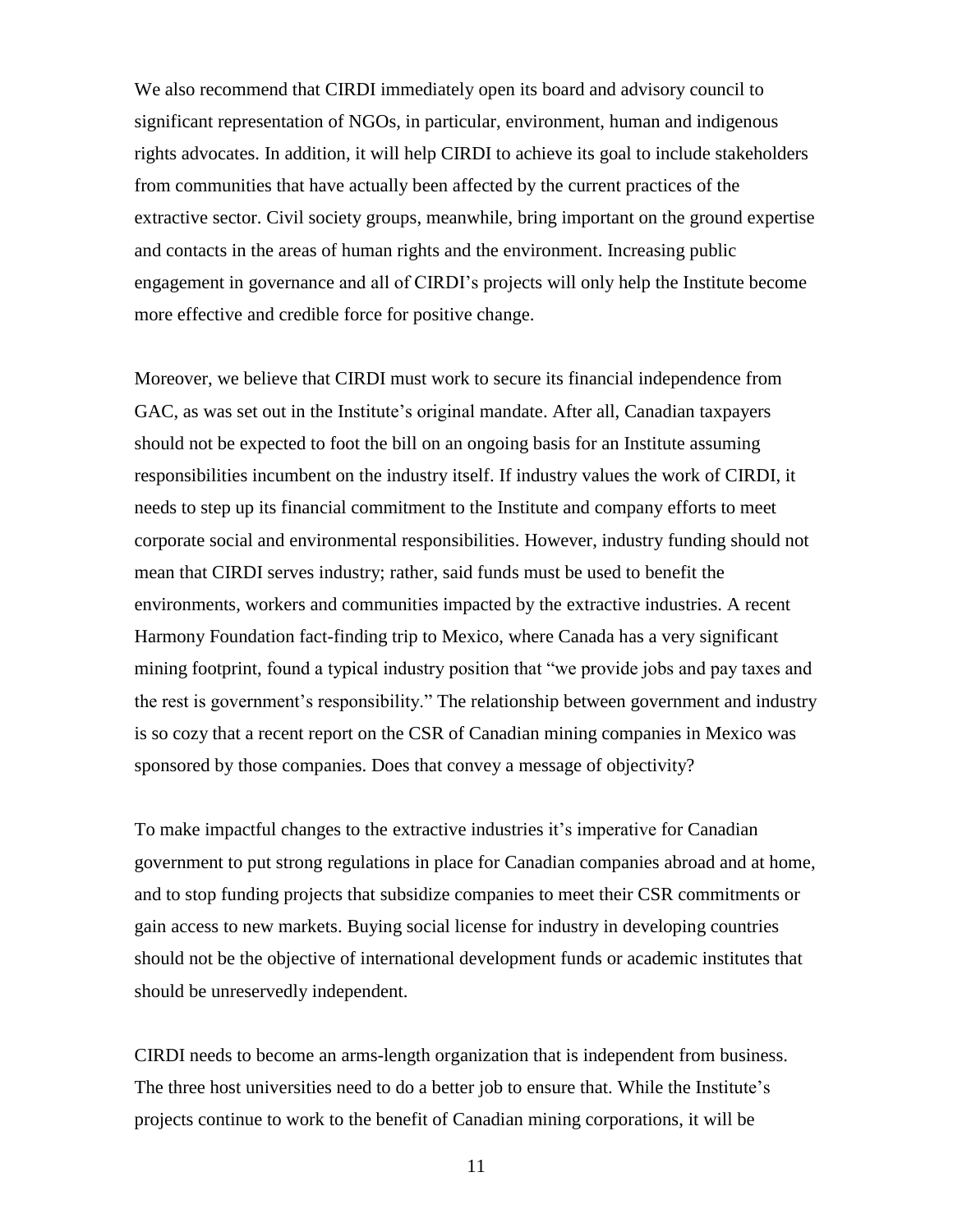challenged to put human rights, accountability and sustainability at the forefront. If CIRDI was founded to help improve the lives of people in developing nations, then that must take priority over expanding the reach of industry, regardless of the source of funding.

Everyone will benefit if CIRDI lives up to the standards of transparency and accountability that Canadians expect. CIRDI has the potential to do significant things, and we hope that the Institute will make the necessary changes to promote the values it espouses, not industry's goals. If not, government and the three host universities should dissolve CIRDI and support more effective initiatives devoted to fulfilling Canada's humanitarian responsibilities and commitments in cooperation with the extractive industries, NGOs and other partners.

\_\_\_\_\_\_\_\_\_\_\_\_\_\_\_\_\_\_\_\_\_\_\_\_\_\_\_\_\_\_\_\_\_\_\_\_\_\_\_\_\_\_\_\_\_\_\_\_\_\_\_\_\_\_\_\_\_\_\_\_\_\_\_\_\_\_\_\_\_\_\_\_\_

Accompanied by:

- 1. Critical Questions in Evaluating CIRDI and Canada's Policies on Canadian Extractive Industries Operating Abroad
- 2. CIRDI projects overview



**Harmony Foundation of Canada** PO Box 50022 Unit 15 - 1594 Fairfield Road, Victoria, BC, Canada V8S 1G1 Phone: (250) 380-3001 **E-mail:** [harmony@islandnet.com](mailto:harmony@islandnet.com) [www.harmonyfdn.ca](http://www.harmonyfdn.ca/)

September 25, 2017

Photo from Pexels with permission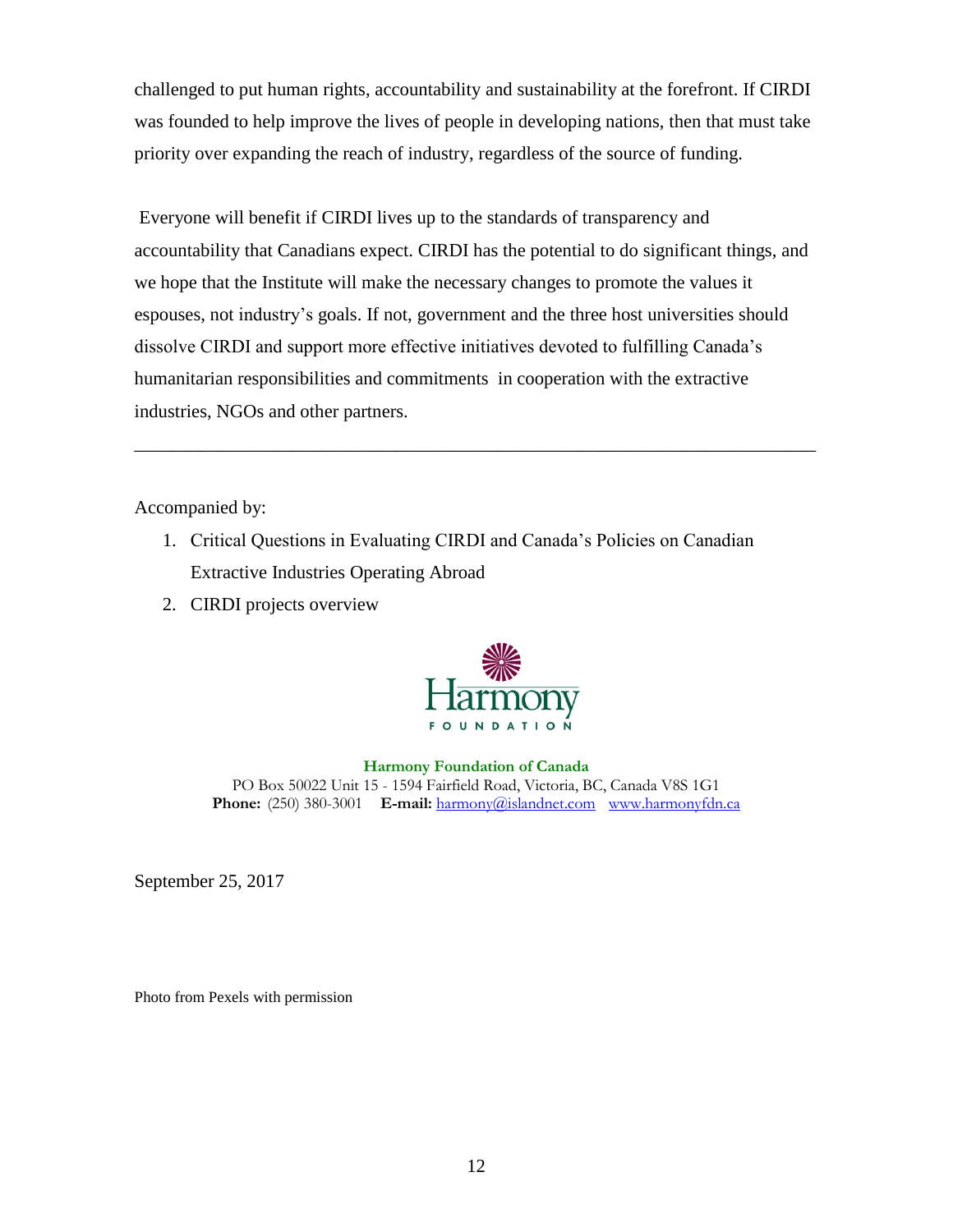# **Critical Questions in Evaluating CIRDI and Canada's Policies on Canadian Extractive Industries Operating Abroad**

- 1. Is CIRDI respecting its mission and meeting its goals?
- 2. Does CIRDI provide good value to taxpayers?
- 3. Is CIRDI as transparent, collaborative and useful as it needs to be to justify CIRDI's future?
- 4. IsCIRDI's dependency on GAC a risk to its independence and sustainability? Would it be more appropriate for industry to be the primary funder? Can industry do that while respecting CIRDI's independence?
- 5. Is it appropriate to use public funds to subsidize business in meeting their social and environmental responsibilities?
- 6. Why was Canada's international aid budget reallocated from delivery through civil society organizations and people-to-people projects to subsidizing business in meeting their social and environmental responsibilities? Has it helped Canada more effectively achieve its international aid obligations?
- 7. Is CIRDI being used to buy social license for Canadian companies to do business with foreign governments, instead of moving industry to do a better job on public engagement, community development and protecting human rights and the environment?
- 8. Can voluntary measures ensure the extractive sector adopts the values of transparency and accountability and protects human rights and the environment, or must government impose standards of practice?
- 7. Are Canada's extractive industries offloading their social and environmental responsibilities onto affected communities and their local governments?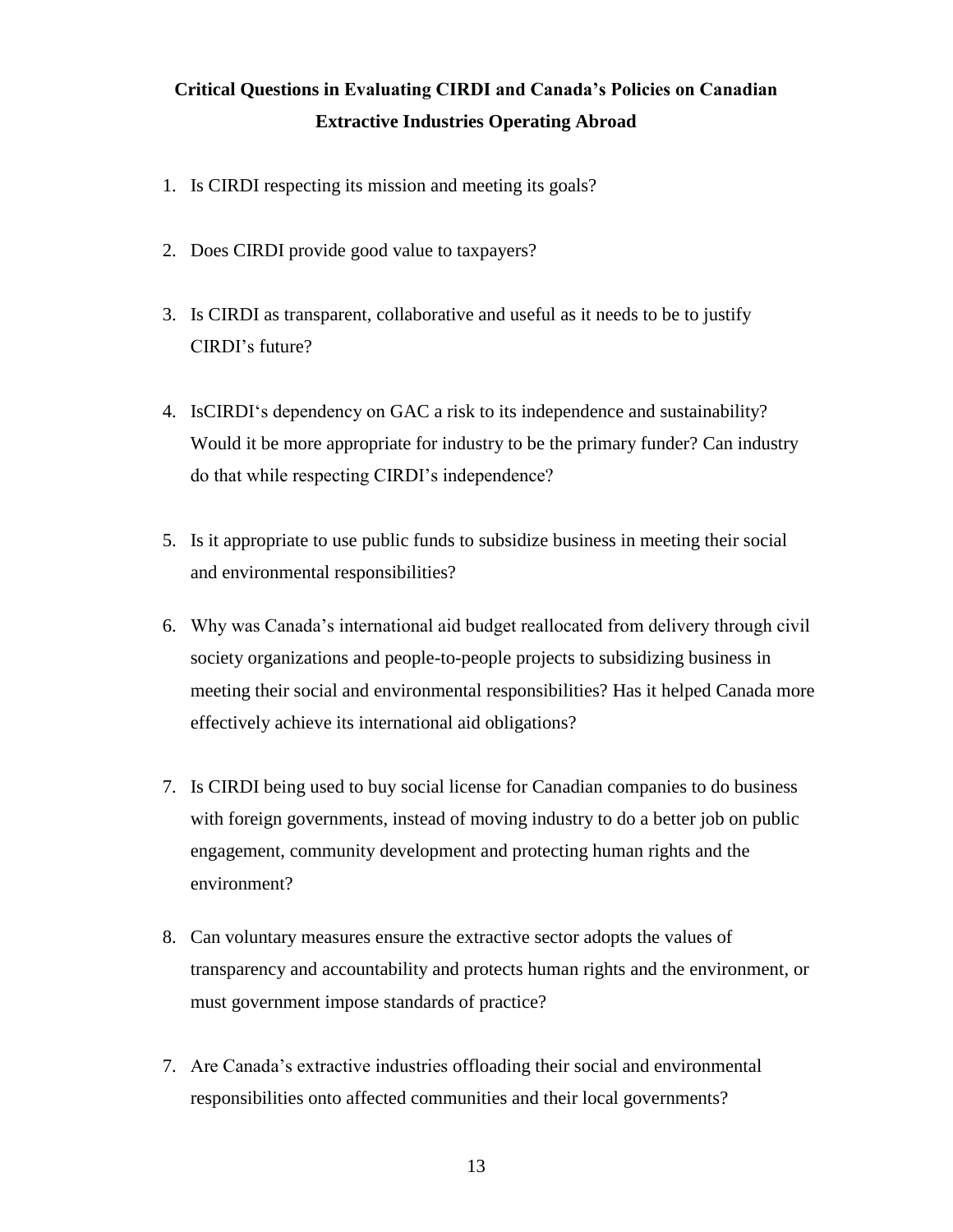- 8. Is Canada complicit in industry's spotty record dealing with the social and environmental consequences of current practices?
- 9. Who are the biggest beneficiaries of CIRDI's work? Mining companies, or the people and communities of the developing countries where Canadian companies operate?
- 10. What changes in Canadian policy are required to enable communities that need help to deal with the impacts of Canadian extractive industries to gain Canadian assistance without being obliged to gain the support of the same companies whose practices they are concerned?
- 11. How can the Institute re-set its leadership, governance and programming to be more effective in meeting its expressed goal to strengthen" the capacity of developing countries "to govern and manage their natural resources for the benefit of their people?
- 12. What changes are needed in the composition of the Board of Directors and advisory council to achieve appropriate balance among industry, government and civil society?
- 13. How can CIRDI include stakeholders from communities that have actually been affected by the current practices of the extractive sector, including the environment, human rights and indigenous groups?
- 14. Is the delivery of international aid through academic institutions effective and efficient?



**Harmony Foundation of Canada** PO Box 50022 Unit 15 - 1594 Fairfield Road, Victoria, BC, Canada V8S 1G1 Phone: (250) 380-3001 **E-mail:** [harmony@islandnet.com](mailto:harmony@islandnet.com) [www.harmonyfdn.ca](http://www.harmonyfdn.ca/)

September 25, 2017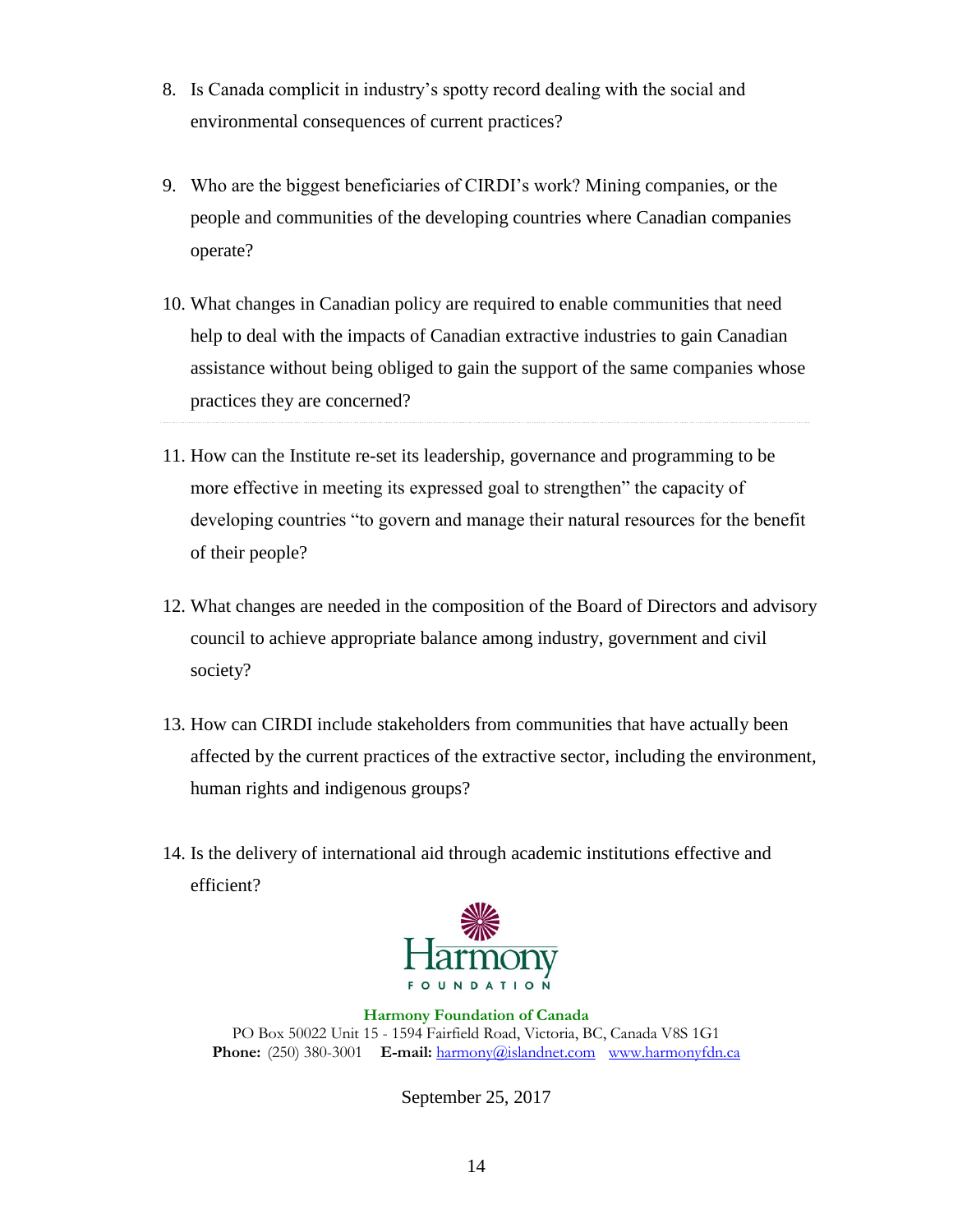| Project                                                                                                                                                                                                                 | <b>Countries</b>                                    | <b>Budget (CAD)</b> | <b>Funders</b>                                                                            | <b>Summary</b>                                                                                                                                                                                                                              | <b>Beneficiaries</b>                                                                                                                                                                                                                                                                  | <b>Delivery Partners</b>                                                                                                                                                                                                         | <b>Contact</b>                           | Years               | <b>Completed</b>            | Notes                                                                                                                                                       |
|-------------------------------------------------------------------------------------------------------------------------------------------------------------------------------------------------------------------------|-----------------------------------------------------|---------------------|-------------------------------------------------------------------------------------------|---------------------------------------------------------------------------------------------------------------------------------------------------------------------------------------------------------------------------------------------|---------------------------------------------------------------------------------------------------------------------------------------------------------------------------------------------------------------------------------------------------------------------------------------|----------------------------------------------------------------------------------------------------------------------------------------------------------------------------------------------------------------------------------|------------------------------------------|---------------------|-----------------------------|-------------------------------------------------------------------------------------------------------------------------------------------------------------|
| <b>The Rise in Conflict</b><br><b>Associated with Mining</b><br><b>Operations: What Lies</b><br><b>Beneath?</b>                                                                                                         | Madagascar,<br>Bolivia, Peru,<br>Tanzania,<br>Ghana | \$338,760           | <b>Global Affairs</b><br>Canada<br><b>United Nations</b><br>Development<br>Program (UNDP) | Literature review and analysis of global<br>mining conflicts, field studies                                                                                                                                                                 | • Governments<br>• Academia<br>• Field practitioners<br>• "Stakeholders"                                                                                                                                                                                                              | • University of British Columbia<br>• Simon Fraser University<br>• Centre for Responsible Mineral<br>• Development<br>• Shinglespit Consultants<br>• Triple R Alliance                                                           | marieluise.ermisch@cirdi.ca              | $2015 -$<br>present | <b>No</b>                   |                                                                                                                                                             |
| <b>Education for the</b><br><b>Transformation of</b><br><b>Artisanal to Small-scale</b><br><b>Mining, Ecuador</b><br>(TransMAPE)                                                                                        | Ecuador                                             | \$700,000           | <b>Global Affairs</b><br>Canada                                                           | Supporting "artisanal and small-scale<br>gold mines" (ASM) to grow and develop,<br>training (including in mercury-free gold<br>recovery), "sustainable action planning"                                                                     | Direct:<br>• Ecuador Ministry of Mines<br>• Small-scale miners in Ponce Enriquez<br>and Portovelo-Zaruma<br>Ultimate:<br>• Mining communities                                                                                                                                         | <b>Ecuador Ministry of Mines</b>                                                                                                                                                                                                 | mikhaela.meznaric@cirdi.ca Not listed    |                     | $\overline{\phantom{a}}$ No |                                                                                                                                                             |
| <b>Blazing the Path to</b><br><b>Formalization, Ghana</b>                                                                                                                                                               | Ghana                                               | \$189,860           | <b>Global Affairs</b><br>Canada                                                           | Helping Ghana develop a plan to<br>formalize ASM and prevent small-scale<br>miners from being exploited by<br>"middlemen and buyers." Includes<br>exploring micro-financing options                                                         | • Ghana Minerals Commission<br>• Small-scale miners<br>• Mining communities in Ghana                                                                                                                                                                                                  | • University of Mining and<br>Technology, Twarka<br>• Diamond Development<br>Initiative (DDI)                                                                                                                                    | mikhaela.meznaric@cirdi.ca               | 2016-<br>present    | <b>No</b>                   |                                                                                                                                                             |
| <b>Supporting Technical</b><br><b>Training for Extractive</b><br><b>Industries in Guyana</b>                                                                                                                            | Guyana                                              | \$313,465           | Inter-American<br>Development<br>Bank (IDB)                                               | "Train the trainers" approach to<br>promoting technical skills and<br>sustainable practices for small-scale<br>Guyanese miners                                                                                                              | Direct: Guyana Geology and Mines<br><b>Commission (GGMC)</b><br>Indirect: Guyanese artisanal miners,<br>mining communities<br>Ultimate: The people of Guyana,<br>particularly those living in mining regions                                                                          | • Guyana Geology and Mines<br><b>Commission (GGMC)</b><br>• Department of Natural<br>Resources and the Environment<br>(Guyana)<br>• University of British Columbia                                                               | mikhaela.meznaric@cirdi.ca               | 2015-2016 Yes       |                             | Not listed as funded<br>by Global Affairs<br>Canada                                                                                                         |
| <b>Integrated</b><br><b>Management and</b><br><b>Governance in</b><br><b>Extractives (IMAGinE)</b><br><b>Mongolia</b>                                                                                                   | Mongolia                                            | \$310,597           | <b>Global Affairs</b><br>Canada                                                           | Workshop series aimed to strengthen<br>the capacity of Mongolian International<br>Cooperation Fund target country mining<br>sector stakeholders to improve<br>governance practices for the sustainable<br>development of the mining sector. | Direct:<br>• Civil society<br>· Academia<br>• Delegates from target International<br><b>Cooperation Fund countries</b><br>Ultimate:<br>• Mongolian national government                                                                                                                | • Mongolian Ministry of Foreign<br>Affairs<br>• Natural Resource Governance<br>Institute (Mongolia and<br>Myanmar offices)<br>• University of Central Asia<br>• Oslo Center<br>• Mining Policy Group LLC<br>• Centerra Gold      | marieluise.ermisch@cirdi.ca              | 2016-<br>present    | <b>No</b>                   |                                                                                                                                                             |
| <b>Capacity-building for</b><br>multi-level governance<br>of ASM in Indonesia                                                                                                                                           | Indonesia                                           | \$179,670           | <b>Global Affairs</b><br>Canada                                                           | Technical assistance for Indonesian<br>government to formalize the ASM sector<br>to prevent environmental destruction<br>(Mercury use and deforestation)                                                                                    | $\bullet$ Miners<br>· Indonesian governments (district,<br>provincial, national)<br>· Indonesian people                                                                                                                                                                               | • University of Edinburgh<br>• Yayasan Tambuhak Sinta (YTS)<br>• University of Palangkaraya<br>• Central Kalimantan Provincial<br>Government<br>• Association for Community<br>Miners Indonesia (APRI)<br>• Blacksmith Institute | mikhaela.meznaric@cirdi.ca               | Not listed          | $\overline{\phantom{a}}$ No |                                                                                                                                                             |
| <b>Needs Assessment and</b><br><b>Action Plan for a</b><br><b>Minerals Audit</b><br><b>Division, Kenya</b>                                                                                                              | Kenya                                               | \$150,000           | <b>Global Affairs</b><br>Canada                                                           | Compiling a needs assessment for<br>minerals auditing in Kenya, and creating<br>an action plan for the Ministry of Mining<br>to develop a stronger auditing process                                                                         | Direct: Kenya Ministry of Mining<br>Indirect: Stakeholders, including civil<br>society and mining companies<br>Ultimate: The people of Kenya                                                                                                                                          | Kenya Ministry of Mining                                                                                                                                                                                                         | mikhaela.meznaric@cirdi.ca 2015-2016 Yes |                     |                             | <b>Additional funding</b><br>was awarded by<br><b>GAC</b> for this specific<br>project, separate<br>from the original 24<br>million in funding to<br>CIRDI. |
| <b>The Relationship</b><br><b>Between Local</b><br><b>Procurement</b><br><b>Strategies of Mining</b><br><b>Companies &amp; Their</b><br>Regulatory<br><b>Environments,</b><br><b>Namibia and South</b><br><b>Africa</b> | South Africa<br>and Namibia                         | \$198,365           | <b>Global Affairs</b><br>Canada                                                           | Research examines the efficacy of<br>regulations that incentivize mining<br>companies to purchase local goods and<br>services, instead of brining in foreign<br>workers and supplies.                                                       | Direct:<br>• Mining regulators in South Africa and<br>Namibia<br>Indirect:<br>• Other mining regulators in Sub-Saharan<br>Africa<br>• Current and future Sub-Saharan African<br>local-supplier businesses<br>• Current and future mining companies<br>operating in Sub-Saharan Africa | <b>Engineers Without Borders</b><br>Canada<br>With contributions from:<br>· SEF Canada Ltd.<br>• Norman B. Keevil Institute of<br>Mining Engineering, UBC                                                                        | cecilia.gruber@cirdi.ca                  | 2016-2017   Yes     |                             |                                                                                                                                                             |